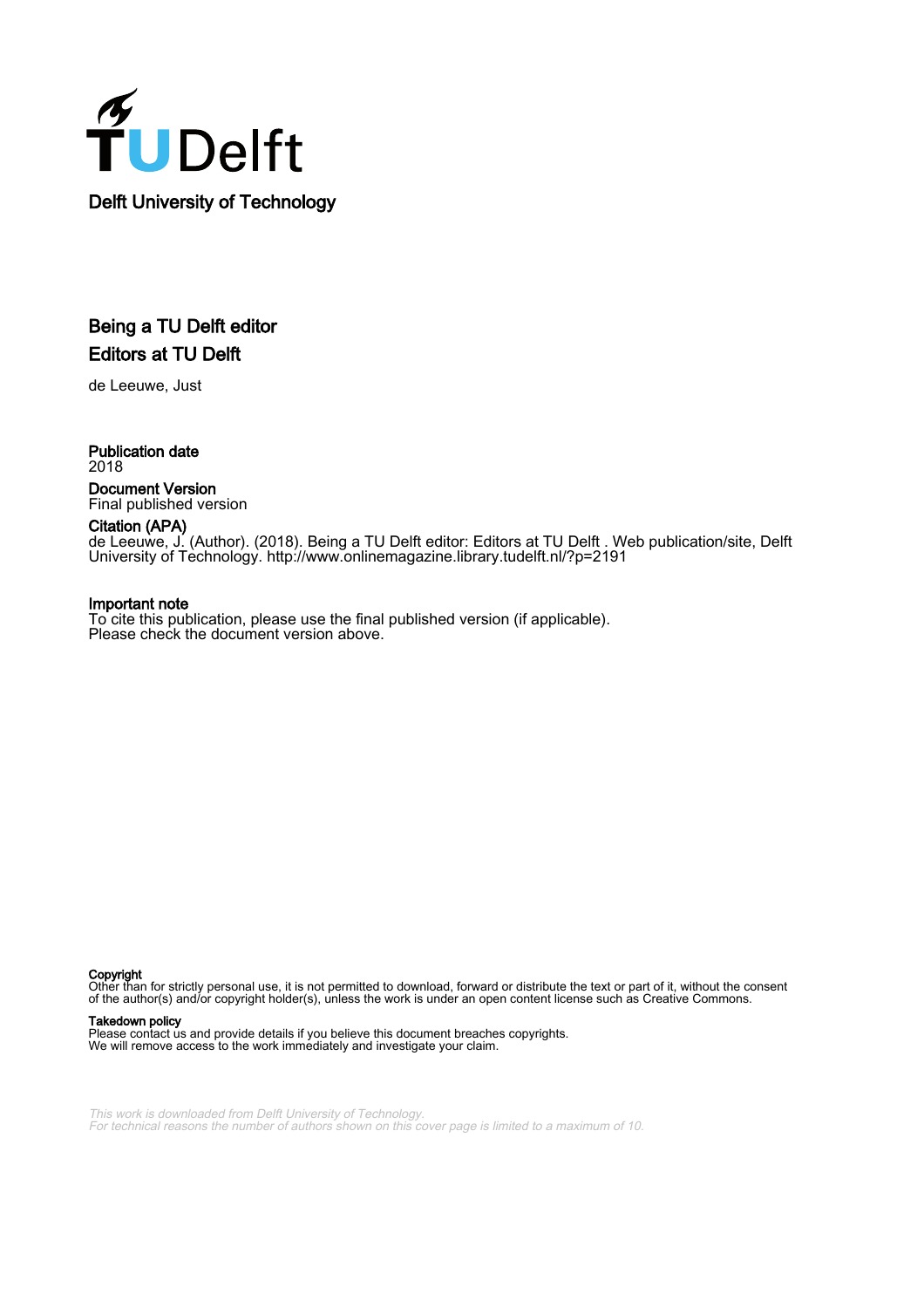# **Being a TU Delft editor**

Among the academics at TU Delft, editorship for academic journals and conference papers takes many forms. In all of this diversity, there are several factors that all editors have in common. First of all, an editor needs to understand what is going on in their own specialist field, be able to assess potential new insights and always be in search of essential reading for their own journal or conference. Attending conferences and networking at them – as well as in other places – is essential. For the Library it is important to know how editors work, and what they need, as we are preparing ourselves for the role as university press "TU Delft Open. This way we will be able to support them optimally.

The editor is the person who connects readers of the papers with the authors. You read the authors' contributions and your reviewers' assessments. The key question: is the article accurate? Do the conclusions drawn match the underlying data? Aside from these verifiable issues, is the article also interesting enough for publication? Are the results presented convincingly enough for readers or is that key experiment that would make everything worthwhile missing? These more arbitrary, finer issues are the source of endless discussion between the author, reviewers and editor. It is the editor's job to make the final decision of whether the article is suitable for publication, possibly after a series of revisions. In many cases, this is no easy decision to make, but it is one that justifies everyone's position in the process. Based on these key principles, we talked to three different editors – Oded Cats, Arie van Deursen, Luuk Rietveld – and asked for their findings and experiences.

Being an editor is a role you grow into

#### **How do you start out as an editor?**

The usual way is to start as a reviewer, having been invited to do so by someone in your network that you have built up as a PhD candidate and post-doc. The contribution of a reviewer is always based on an implicit mutual exchange. When you yourself take on the role of editor, it is only logical that you will first approach people who asked you as a reviewer. This is what happened in the case of Oded Cats, who later began his editorship as guest editor for special issues of various journals. The journal [Drinking Water Engineering and Science](https://www.drinking-water-engineering-and-science.net/) started life as a series of announcements from the CEG research group and these articles were not reviewed by colleagues, the current chief editor Luuk Rietveld recalls.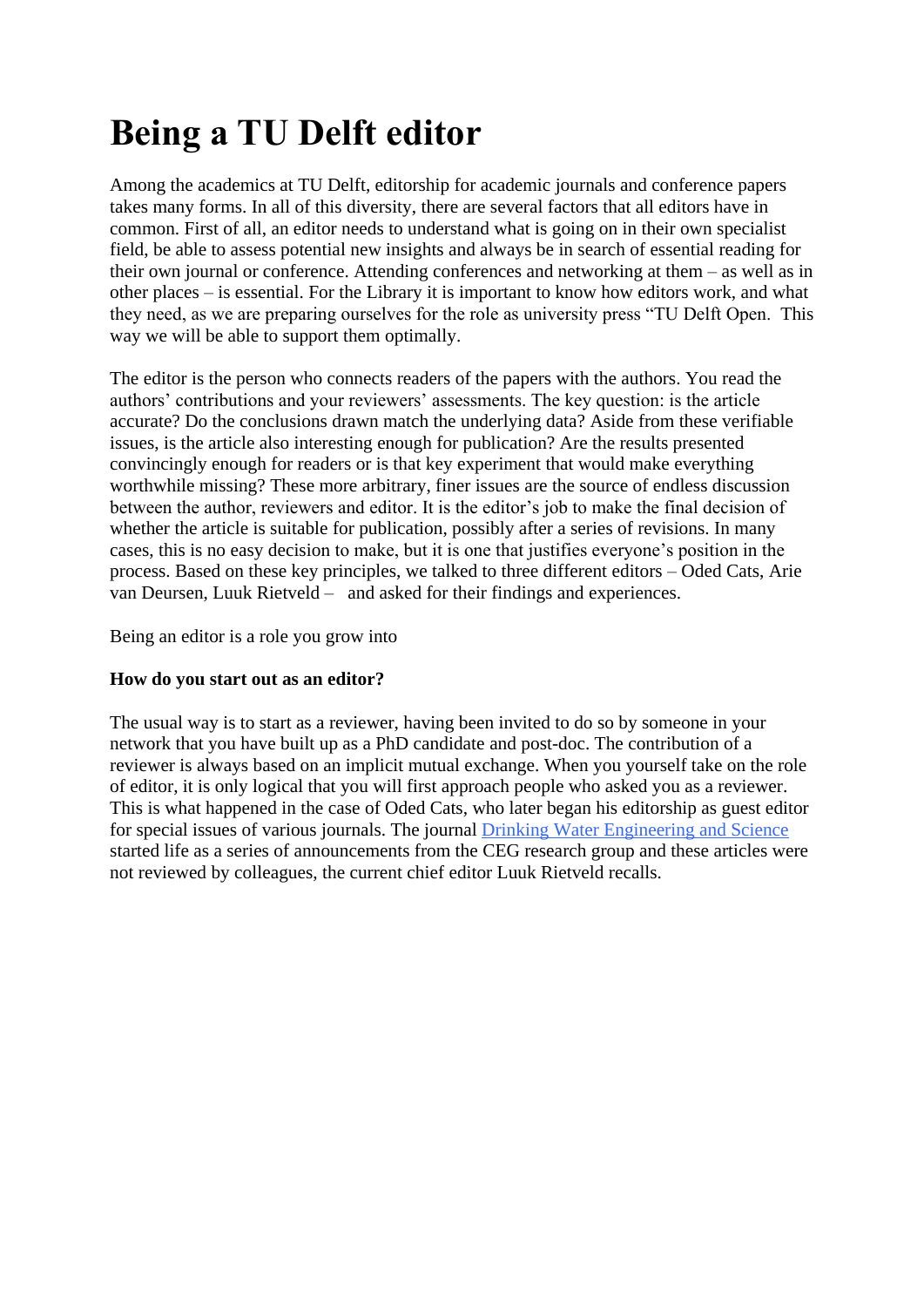

*Prof. dr.ir. Luuk Rietveld*

## **The experience**

Through years of working in the academic world, you develop a network that is essential in your role as editor, especially at the start of a new journal. Nurturing this network is also essential, as Cats well knows. Persevering can be difficult after the start as it takes time to build up a reliable network, including internationally, such as in India, for example, according to Rietveld's experience. For Rietveld, the acclaimed journal HESS and the inspiring chief editor Hubert Savenije were a source of inspiration in how to build a strong community around a journal.

Experience also shows that you need to be selective as an editor, since many people at Delft are permanently being asked to serve as editors, including for the many low-quality titles. Of course, there is no way you could do all of it. Editors are recruited from the network of existing editors. Newcomers in certain fields of science, for example from Asia, need time to gain a foothold in this network. According to Arie van Deursen, unknown is unloved.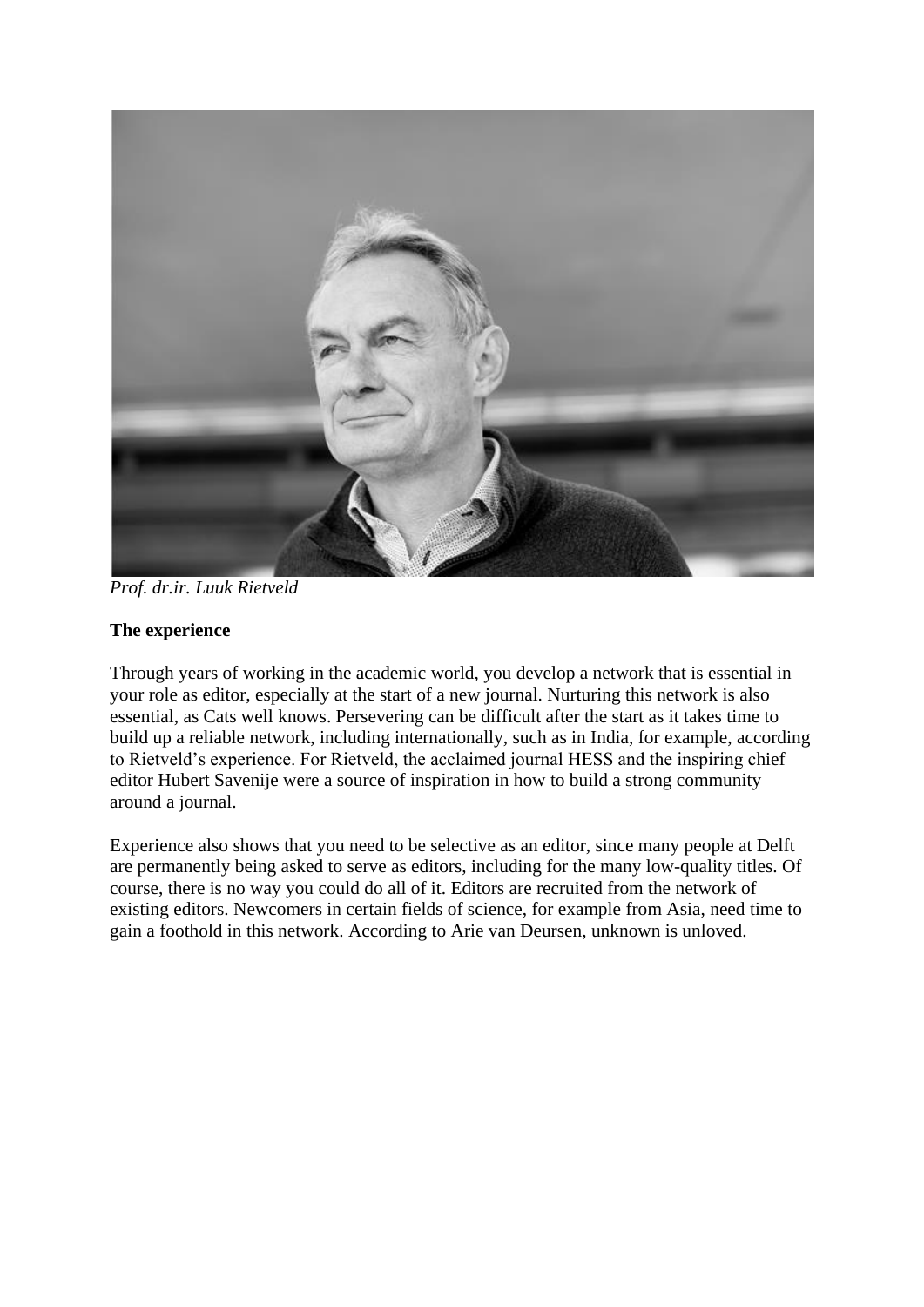

## *Dr. Oded Cats*

#### **The characteristics and skills of an editor**

As well as being the connecting factor, editors also need to have a proactive attitude and enjoy an intensive debate, in which criticism of their own position is seen as valuable. You learn a lot from it.

Of course, another very important skill is making the right analysis and therefore drawing a distinction between what can and cannot be published. In the case of the [European Journal of](https://www.tudelft.nl/tbm/over-de-faculteit/afdelingen/engineering-systems-and-services/research/ejtir/)  [Transport and Infrastructure Research](https://www.tudelft.nl/tbm/over-de-faculteit/afdelingen/engineering-systems-and-services/research/ejtir/) the publication rate is around 50%, based on criteria that the journal sets for new articles. With an uptake of around 20 articles per year, DWES also has a percentage uptake of 50%. An editor can be very happy if, having made the right revisions, the article makes it through after all. Themed issues are so time-consuming that an editor such as Rietveld prefers to outsource them to a topical editor. At the publishers IEEE and ACM, where Van Deursen is an editor, the percentage of rejections is significantly higher. Acceptance is around 20% there. Editorship in computer science is also different than in other fields. The focus is on conferences and conference papers, with 30-40 editors in different groups reviewing the papers to be presented and published. The cascade effect, in which, following rejection, papers are offered to a series of other journals, is less prevalent. The rejected papers are partially revised and then submitted again at a subsequent conference. As Van Deursen knows from experience, the editor's own judgement can be the decisive factor. Their influence can make a difference in those cases in which there is no consensus among the reviewers. In these cases, it is the editor that decides independently.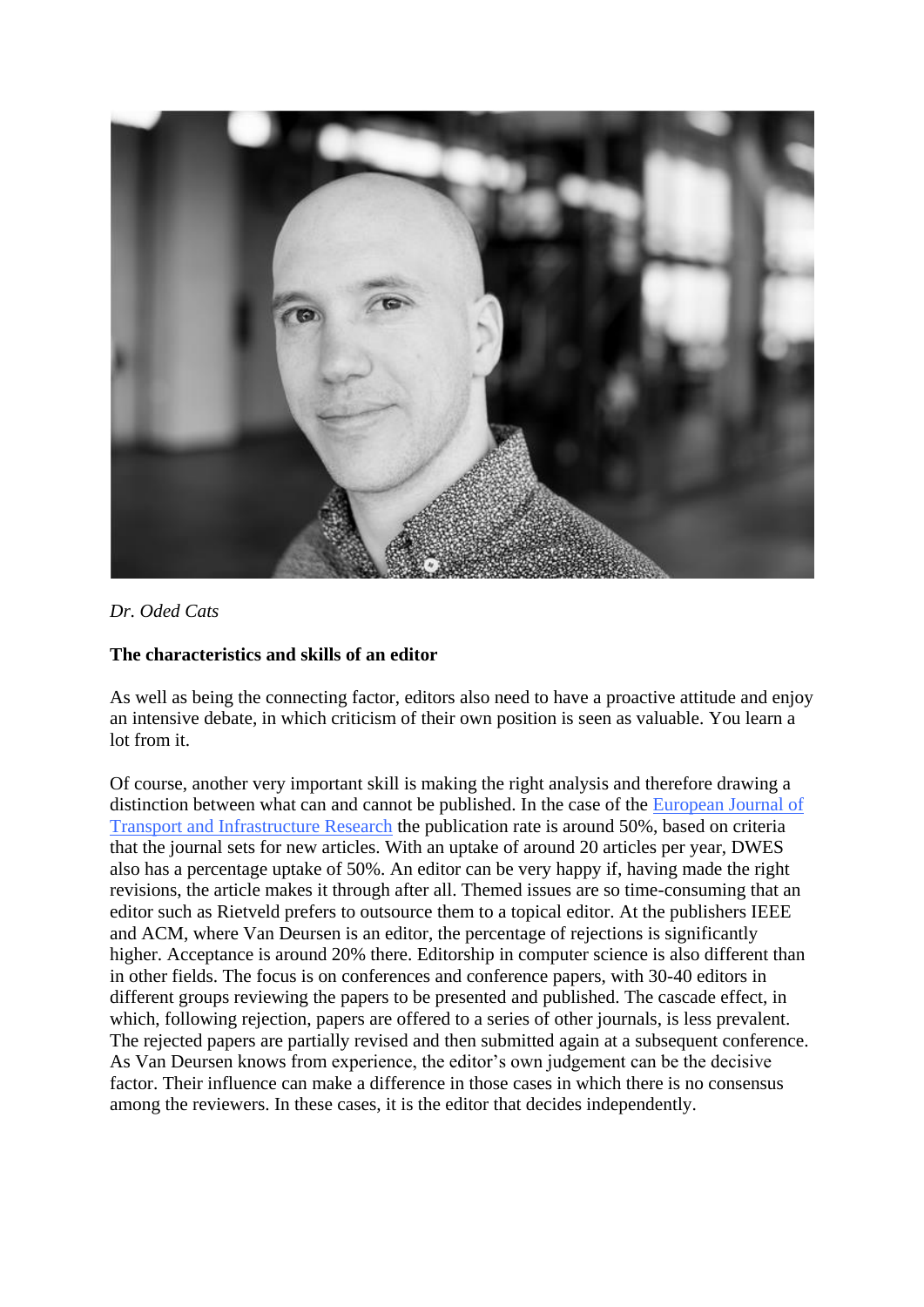

#### *Prof. Arie van Deursen*

#### **Remuneration**

Editorship involves a lot of demanding work. The work is often done in the weekends and evenings, but all three editors confirm that this actually applies to all academic work. A scientist is simply working all the time and everywhere. Does it make you any better off from a financial perspective? The fact is that many publishers pay their editors, including academics working at universities. This is quite normal according to John Tennant, an open access advocate and a PhD student at Imperial College London: "It recognises the work that editors and reviewers do, which to me are the most important parts of the post-submission process, and usually goes completely unrewarded'. This is not an experience shared by the editors we spoke to. Van Deursen is paid expenses, but does not see that as an issue. He sees his editorship as a token of appreciation and service to the community. Of course, it also gives a boost to your CV. In that sense, it should be more explicitly raised in your appraisals, according to Cats. "Reviewer of the year" sounds good, he says with a wink.

#### **Open Access as a motivation**

All of our editors work in open access journals and all are positive about it, but it was not a choice inspired by principle. Oded would be willing to work for a journal for a commercial organisation if he could focus exclusively on the content, the organisation of the peer review and preferably with a total lack of hierarchical relationships. Paying an APC for an openaccess journal is seen as acceptable. Rietveld believes that a lack of APCs for a journal with an impact factor is actually unthinkable; fees also apply for DWES. For him, open access provides direct support for developing countries, such as sustainable water supply projects in Rwanda and Mozambique. Open access articles are important, but the big picture should be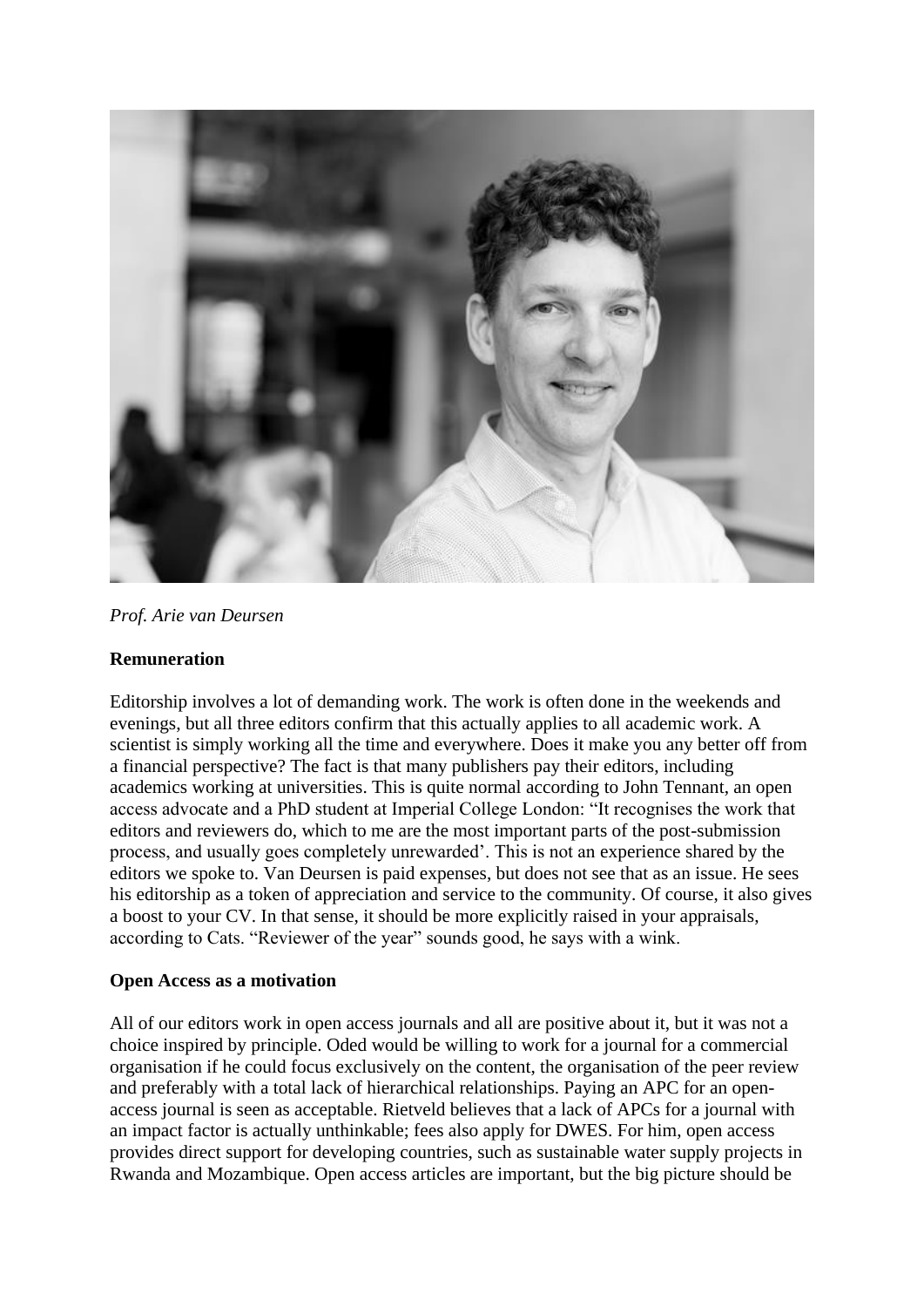about connecting open education, publications and research data. Van Deursen is a great advocate of this holistic Open Science approach, but emphasises that the institution (TU Delft) still needs to make serious steps. The Executive Board has stuck its neck out, it is now up to the faculties and departments to take it from here.

#### **Is the system sustainable?**

And finally, a warning. Science has grown to such an extent that many are talking of a publication explosion in which 2.5 million articles appear every year in around 30,000 academic titles. Every year, more scientists and academics enter the world stage, with growth at 4-5%. Where will this end? Whatever happens, it will place increasing pressure on the available and qualified reviewers and editors. Some relief may come in the form of new ideas, such as open review, as in the case of PeerJ. Van Deursen is very much in favour of this. An example could be a minimal form of reviewing, since even a single comment can make a valuable contribution.

#### **Dr. Oded Cats**

Oded Cats is assistant professor in Public Transport at the Department of Transport & Planning

Cats holds a dual PhD degree from Royal Institute of Technology (KTH), Stockholm, Sweden, and Technion – Israel Institute of Technology.

**Cats is an associate editor of EJTIR,** the first, and it is currently still one of the very few Platinum Open-Access journals in Transportation that is listed in the Journal Citation Reports of Thomson Reuters (Social Sciences Citation Index). EJTIR is published by TU Delft Open

#### **Prof. dr.ir Luuk Rietveld**

Luuk Rietveld is professor of Drinking Water & Urban Water Cycle Technology since 2010. He is also Chairman of the [Department of Water Management](https://www.tudelft.nl/en/ceg/about-faculty/departments/watermanagement/)

After finalizing his studies Civil Engineering at TU Delft in 1987, he worked until 1991 as lecturer Sanitary Engineering at the Eduardo Mondlane University in Mozambique. Since 1991 he has been working at TU Delft as expert international co-operation, lecturer and assistant, associate and full professor. In 2005 Luuk Rietveld defended his PhD-thesis.

Rietveld is editor in chief of *[Drinking Water Engineering & Sciences](https://www.drinking-water-engineering-and-science.net/) (DWES), published by Copernicus Press*